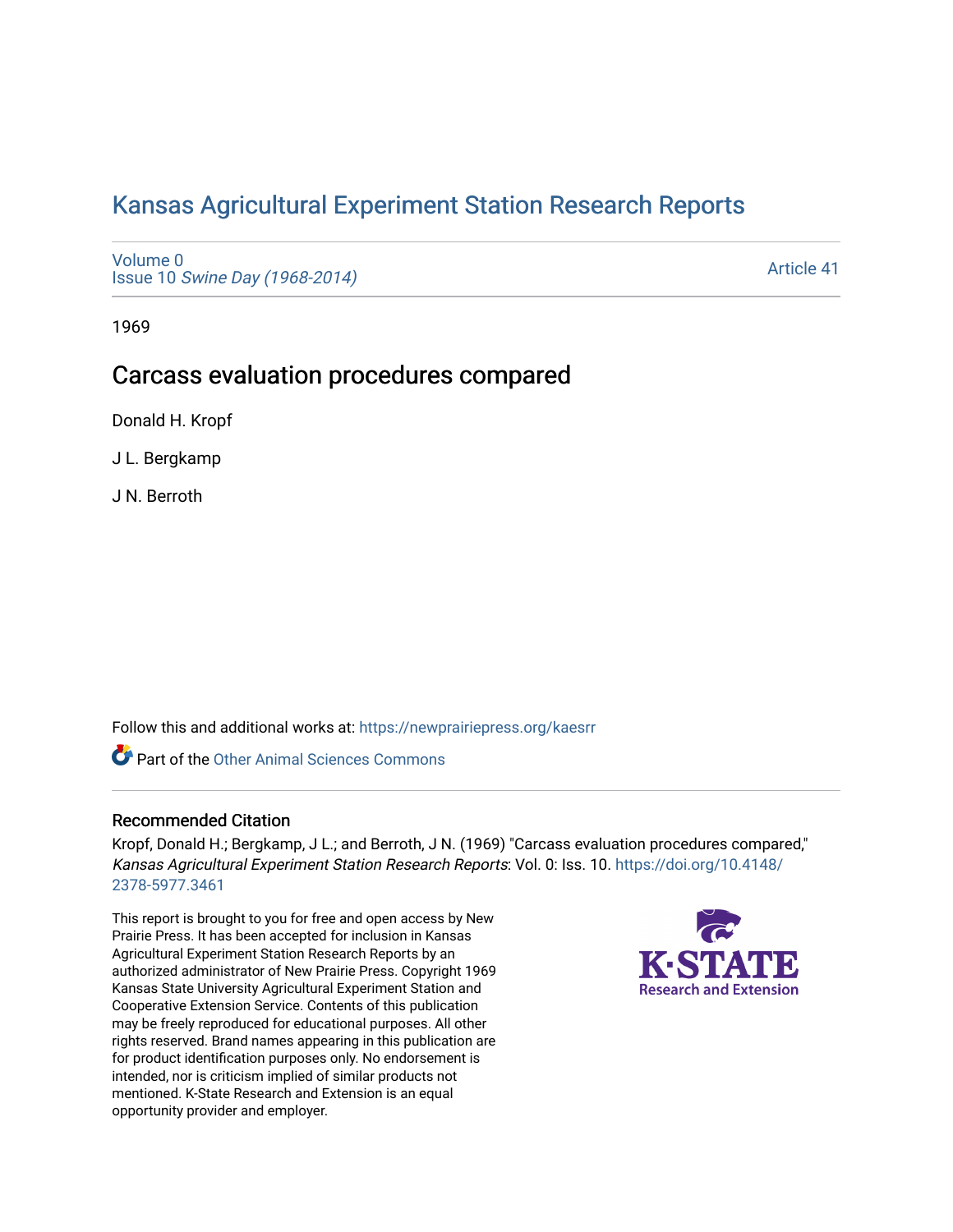### Carcass evaluation procedures compared

#### **Abstract**

This study compared various methods of evaluating carcasses. Data from 57 barrows on feeding trials for a barrow contest at the 1968 Kansas State Fair in Hutchinson were used.The barrows went on test weighing approximately 50 pounds each and were taken off feed individually at 200- 220 pounds, held off feed over night and slaughtered at the Kansas State University Meats Laboratory. Live weight was determined immediately before slaughter and carcass weight, after a 24-hour chill. Cutting time ranged from 24 to 120 hours post-mortem.; Swine Day, Manhattan, KS, September 25, 1969

#### Keywords

Swine day, 1969; Report of progress (Kansas State University. Agricultural Experiment Station and Cooperative Extension Service); 151; Swine; Barrows; Carcass

#### Creative Commons License



This work is licensed under a [Creative Commons Attribution 4.0 License](https://creativecommons.org/licenses/by/4.0/).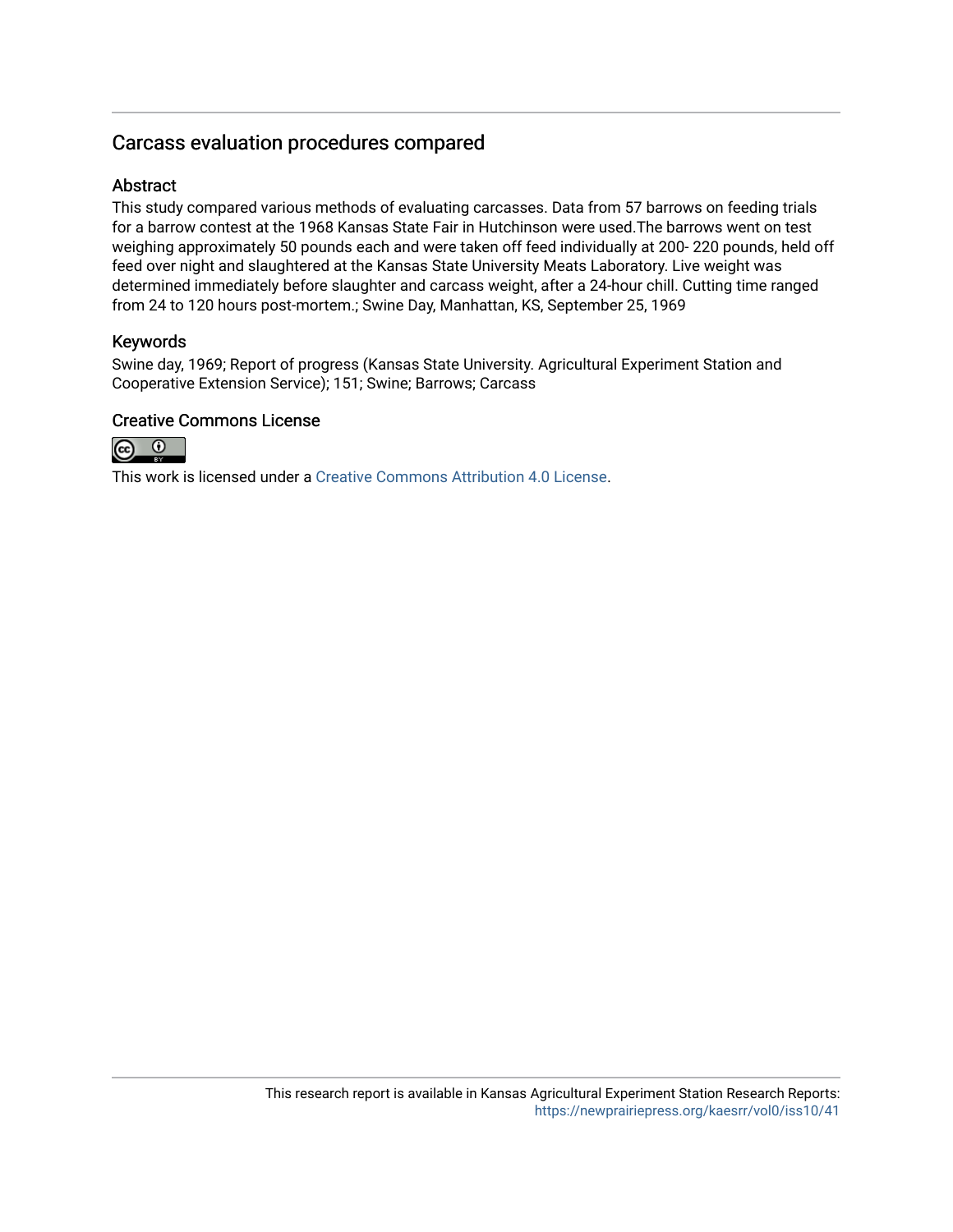#### Carcass evaluation procedures compared James L. Bergkamp, J.N. Berroth and D.H. Kropf

This study compared various methods of evaluating Data from 57 barrows on feeding trials for a carcasses. barrow contest at the 1968 Kansas State Fair in Hutchinson were used.

The barrows went on test weighing approximately 50 pounds each and were taken off feed individually at 200-220 pounds, held off feed over night and slaughtered at the Kansas State University Meats Laboratory. Live weight was determined immediately before slaughter and carcass weight, after a 24-hour chill. Cutting time ranged from 24 to 120 hours post-mortem.

Carcass length was from the anterior portion of the first rib, as close to the backbone as possible, to the anterior portion of the aitch bone (symphysis pubis). Backfat was measured at the first rib, the last rib, and last lumbar vertebra. Average of the three measurements was determined.

Standard cutting procedures were used to obtain trimmed wholesale cuts from one carcass side, and weights were recorded and doubled to obtain whole-carcass yields. Loin eye (longissimus dorsi) area was determined immediately posterior to the 10th thoracic vertebra.

 $-28-$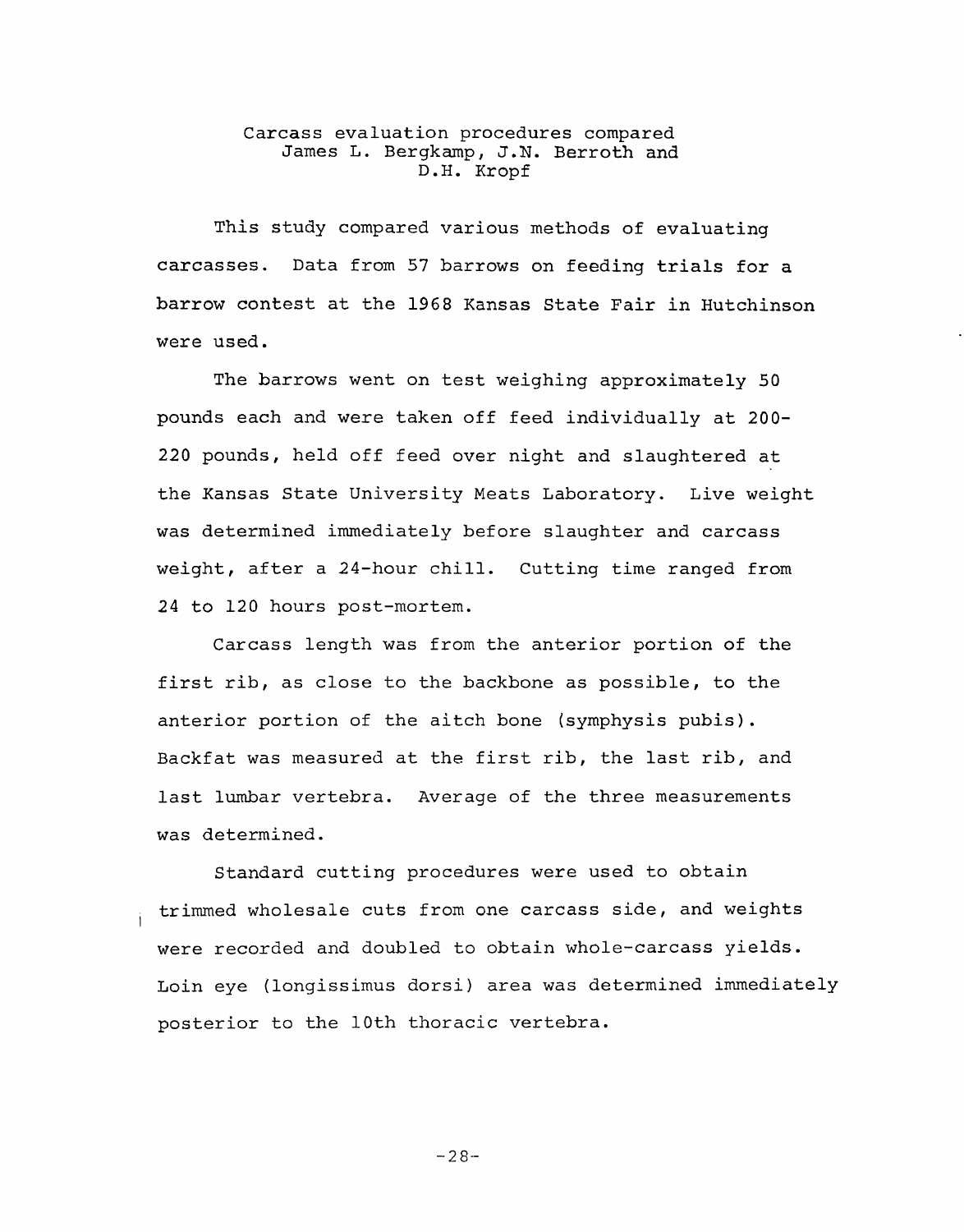Ham-loin index, percentage four lean cuts of live and of carcass weights, percentage ham plus loin of live and of carcass weights, and the dollar value of the five primal cuts per hundred pounds of carcass was calculated. Carcasses later were ranked according to those measures.

The dollar value was calculated by taking the average of the price of each cut at six times during a year (Table 15).

| Tapie is.<br>MONTHIY Prices Of primal cuts |          |              |         |           |           |  |
|--------------------------------------------|----------|--------------|---------|-----------|-----------|--|
|                                            | Loins    | <b>Butts</b> | Picnics | Bellies   | Hams      |  |
| $Wt.,$ lbs.<br>Week ended                  | $8 - 14$ | $4 - 8$      | $4 - 8$ | $10 - 14$ | $12 - 14$ |  |
| Mar. 9, 1968                               | \$46.85  | \$34.45      | \$26.00 | \$31.75   | \$42.00   |  |
| 11<br>May $11$ ,                           | 45.00    | 31.00        | 24.00   | 33.50     | 43.00     |  |
| Ш<br>July 13,                              | 55.00    | 43.50        | 27.50   | 33.50     | 40.00     |  |
| Н<br>Sept. 7,                              | 52.50    | 38.00        | 26.25   | 31.50     | 41.50     |  |
| Н<br>Nov. $9,$                             | 45.00    | 35.00        | 27.50   | 26.50     | 43.50     |  |
| Jan. 2, 1969                               | 47.00    | 35.00        | 30.00   | 29.00     | 44.50     |  |
| AVERAGE                                    | \$48.55  | \$36.16      | \$26.88 | \$30.96   | \$42.42   |  |

Monthly prices of primal guts

To place in the contest, carcasses had to have 4.0 square inches or more of loin eye area, be at least 29 inches long, have no more than 1.5 inches maximum backfat, and reach 200 pounds live weight in 170 days or less. Only 29 of 57 barrows qualified.

The 29 qualifying carcasses and 28 not meeting these requirements were ranked by the six different methods (Tables 16 and 17). All methods involve possible errors in cutting and trimming because it is difficult for one person to standardize procedures. It would be more difficult under packing plant conditions.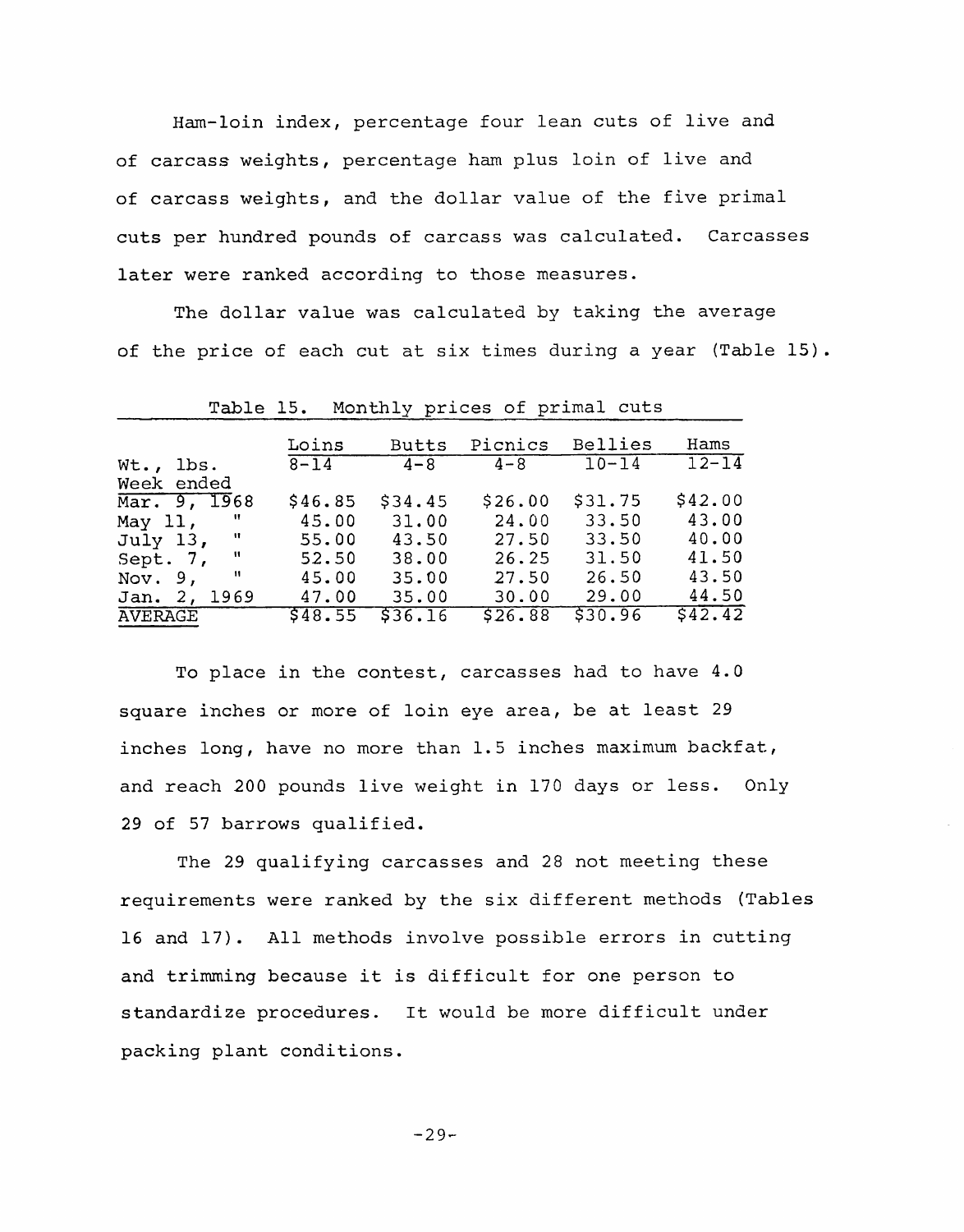| Barrow<br>Iden. | Ham-Loin      |                        | % 4 lean cuts of:      |                                 | % ham + loin of:       | Value \$, 5 primal      |
|-----------------|---------------|------------------------|------------------------|---------------------------------|------------------------|-------------------------|
| No.             | Index         | Live wt.               | Carcass wt.            | Live wt.                        | Carcass wt.            | cuts per cwt. carcass   |
|                 | 137.0         | 45.8                   | 62.8                   | 31.8<br>$\overline{\mathbf{3}}$ | 43.6<br>1              | \$41.04                 |
| 110             | 1<br>132.5    | 4                      | $\mathbf{1}$           | 32.3<br>$\mathbf{1}$            | 43.4                   | 5<br>$\overline{c}$     |
| 104             | 2             | $\overline{c}$<br>46.0 | 61.7<br>-3             |                                 | 2                      | 42.28                   |
| 109             | 119.7<br>3    | 9<br>43.1              | 56.3 15                | 30.0<br>-7                      | 39.2<br>9              | 7<br>40.20              |
| 131             | 118.4<br>4    | 2<br>46.0              | 59.7<br>- 6            | $-5$<br>31.1                    | 5<br>40.4              | 4<br>41.22              |
| 139             | 118.3<br>5    | $\mathbf{1}$<br>47.0   | 62.1<br>$\overline{2}$ | 30.1<br>- 6                     | 39.7<br>$\overline{7}$ | 43.22<br>$\mathbf{1}$   |
| 135             | 112.1<br>6    | 41.9 15                | 56.2 17                | 27.7 19                         | 37.2 19                | 37.62 18                |
| 153             | 104.2<br>7    | $45.5$ 5               | 60.55                  | 32.1<br>$\overline{2}$          | 42.6<br>$\overline{3}$ | 37.18 21                |
| 133             | 100.3<br>8    | 42.0 13                | 55.8 20                | 27.8 16                         | 37.0 22                | 39.99<br>- 8            |
| 137             | 99.4<br>9     | 40.8 23                | $54.1$ 25              | 27.7 19                         | 36.625                 | 37.92 16                |
| 151             | 99.1 10       | 41.1 22                | 54.6 23                | 28.1 14                         | 37.3 18                | 35.70 27                |
| 121             | $98.2 \; 11$  | 39.5 26                | 55.7 29                | 26.3 26                         | $37.2$ 19              | 37.04 23                |
| 108             | 96.7 12       | 41.6 17                | 52.8 28                | 29.1 10                         | 37.0 22                | 38.26 15                |
| 154             | 96.7 13       | 45.0<br>- 6            | 61.3<br>$\overline{4}$ | 31.2<br>$\overline{4}$          | 42.5<br>$\overline{4}$ | 39.16 12                |
| 148             | 96.6 14       | 43.4<br>8              | 58.1<br>- 8            | $29.7$ 8                        | 39.77                  | 37.18 21                |
| 119             | 94.5 15       | 40.3 24                | 55.9 19                | $27.2$ 23                       | 37.0 22                | 36.52 24                |
| 114             | 93.7 16       | 42.5 10                | 57.4 11                | 28.8 11                         | 39.0 10                | 39.30 11                |
| 125             | 92.7 17       | 42.0 13                | 58.0<br>- 9            | 28.2 13                         | 39.0 10                | 37.66 17                |
| 156             | 92.6 18       | 43.6<br>$\overline{7}$ | 58.9<br>$\overline{7}$ | $29.5$ 9                        | 38.8<br>$\epsilon$     | 33.98 29                |
| 120             | 92.2 19       | 38.9 27                | 54.6 23                | 26.425                          | 37.1 21                | 35.74 26                |
| 136             | 91.2 20       | 42.1 12                | 57.4 11                | 27.4 22                         | 37.416                 | 40.34 6                 |
| 138             | 90.821        | 41.4 20                | 56.3 15                | 27.8 16                         | 37.9 14                | 42.23<br>$\overline{2}$ |
| 124             | 88.0 22       | 41.6 17                | 58.09                  | 27.9 15                         | $38.9$ , $12$          | 39.10 13                |
| 112             | 86.1 23       | 41.8 16                | 56.5 14                | 28.4 12                         | $38.4 - 13$            | 39.42 10                |
| 130             | 85.0 24       | 40.324                 | 54.1 25                | 26.328                          | 35.328                 | 37.42 19                |
| 117             | 84.6 25       | 38.6 28                | 53.1 27                | 26.026                          | 35.8 26                | 37.28 20                |
|                 |               | 45.2 10                | 57.2 13                | 27.7 19                         | 37.4 16                | 38.40 14                |
| 118             | $84.5\quad 6$ |                        |                        | 26.5 24                         |                        | 39.68<br>- 9            |
| 102             | 83.0 27       | 41.5 19                | 55.5 22                |                                 | 35.527                 |                         |
| 150             | 81.7 28       | 41.2 21                | 56.0 18                | 27.8 16                         | 37.8 15                | 36.12 25                |
| 101             | 75.4 29       | 37.5 29                | 53.3 29                | 25.1 29                         | 34.4 29                | 35.60 28                |

Table 16. Individual value and ranking of barrow carcasses by six indicated methods<sup>a</sup>

 $\mathbf{r}$ 

aCarcasses that met certification requirements

 $-93 -$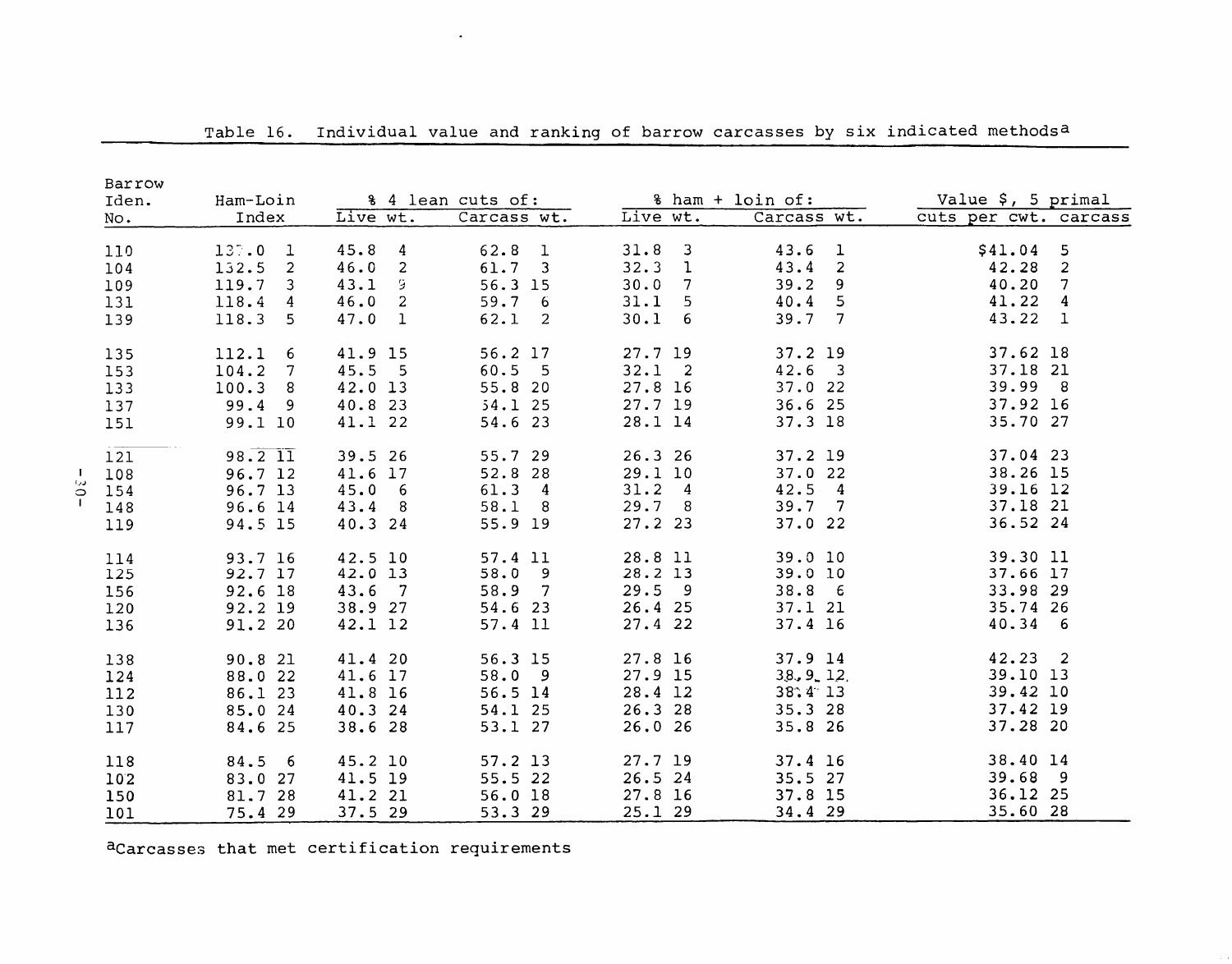| Barrow<br>Iden. | Ham-Loin<br>% 4 lean cuts of: |                        | % ham + loin of: |                                 | Value \$, 5 primal     |                                  |
|-----------------|-------------------------------|------------------------|------------------|---------------------------------|------------------------|----------------------------------|
| No.             | Index                         | Live wt.               | Carcass wt.      | Live wt.                        | Carcass wt.            | cuts per cwt. carcass            |
| 149             | 119.6<br>1                    | 44.4<br>$\overline{2}$ | 59.4<br>2        | 30.1<br>$\overline{2}$          | 40.3<br>$\overline{2}$ | 35.44 17                         |
| 152             | 112.1<br>$\overline{2}$       | 45.9<br>$\mathbf{I}$   | 61.8<br>1        | 30.8<br>$\mathbf{1}$            | 41.5<br>$\mathbf{1}$   | 38.32<br>$\mathbf{1}$            |
| 113             | 100.4<br>3                    | 41.5<br>6              | 55.3<br>9        | 28.5<br>$\overline{\mathbf{3}}$ | 38.1 <sup>3</sup>      | 37.70<br>- 5                     |
| 144             | 94.7<br>4                     | 41.9<br>5              | 55.2 10          | 27.7<br>$6\overline{6}$         | 36.5 11                | 35.10 19                         |
| 123             | 84.3<br>5                     | 38.9 18                | 54.2 11          | 25.8 17                         | 36.0 14                | 36.12 10                         |
| 155             | 84.3<br>6                     | $40.9$ 8               | 55.0 11          | $27.2$ 8                        | 36.5 11                | $36.46$ 8                        |
| 132             | 84.2<br>7                     | 37.3 26                | 51.723           | 21.3 28                         | 35.2 19                | 38.00<br>$\overline{2}$          |
| 116             | 81.5<br>8                     | 39.9 10                | 53.2 20          | 25.7 18                         | 34.3 24                | 35.86 14                         |
| 126             | 81.1<br>- 9                   | 39.3 15                | 56.1<br>- 5      | 25.4 21                         | 36.2 14                | 35.60 16                         |
| 103             | 80.8 10                       | 38.5 21                | 51.6 24          | 24.7 23                         | 33.2 26                | 36.12 10                         |
| 146             | 80.3 11                       | 39.2 17                | 54.1 16          | 26.8<br>- 9                     | 36.98                  | 34.90 20                         |
| 145             | 80.2 12                       | $41.1$ 7               | $56.6$ 3         | 27.6<br>$\overline{7}$          | 38.0<br>-4             | 33.42 25                         |
| 129             | 79.8 13                       | 37.9 24                | 53.6 19          | 24.7 23                         | 35.020                 | 34.32 21                         |
| 122             | 79.6 14                       | 38.4 22                | 54.0 17          | 24.1 26                         | 33.2 26                | 36.12 10                         |
| 134             | 74.5 15                       | $42.2$ 3               | 56.06            | $27.8$ 5                        | 37.0<br>$\overline{7}$ | 37.76<br>$\overline{\mathbf{3}}$ |
| 142             | 73.9 16                       | 42.0<br>$\overline{4}$ | 56.44            | 28.3<br>$\frac{4}{3}$           | 38.04                  | 37.64<br>$6^{\circ}$             |
| 128             | 73.7 17                       | 36.9 27                | 51.3 26          | 25.1 22                         | 34.9 21                | 32.98 27                         |
| 157             | 72.0 18                       | 39.3 15                | 54.9 12          | 26.8<br>- 9                     | 37.4<br>- 6            | 33.20 26                         |
| 106             | 71.7 19                       | 39.7 13                | 54.8 13          | 26.4 11                         | 36.5 11                | 37.24<br>$\overline{7}$          |
| 147             | 70.5 20                       | $40.3$ 9               | 54.6 14          | 26.3 12                         | 35.6 17                | 35.96 13                         |
| 143             | 69.2 21                       | 38.6 20                | 52.6 22          | 26.0 15                         | $35.4$ 18              | 34.16 22                         |
| 140             | 67.4 22                       | 39.5 14                | 53.2 20          | 25.7 18                         | 34.6 23                | 35.36 18                         |
| 107             | 66.723                        | 38.8 19                | 51.6 24          | 25.620                          | 34.2 25                | 36.18<br>- 9                     |
| 127             | 65.7 24                       | 37.8 25                | 54.0 17          | 24.3 25                         | 34.7 22                | 35.66 15                         |
| 115             | 62.5 25                       | 36.0 28                | 49.8 28          | 23.0 27                         | 31.9 28                | 34.06 23                         |
| 111             | 62.6 26                       | 39.8 12                | 55.6<br>- 8      | 26.3 12                         | $36.8$ 9               | 34.04 24                         |
| 105             | $60.6$ 27                     | 39.9 10                | 56.0<br>- 6      | 26.1 14                         | 36.610                 | 37.76<br>$\overline{\mathbf{3}}$ |
| 141             | 58.1 28                       | 38.1 23                | 50.8 27          | 26.016                          | 35.8 15                | 32.80 28                         |

Table 17. Individual value and ranking of barrows by six indicated methods<sup>a</sup>

aCarcasses that did not meet certification requirements

 $-31-$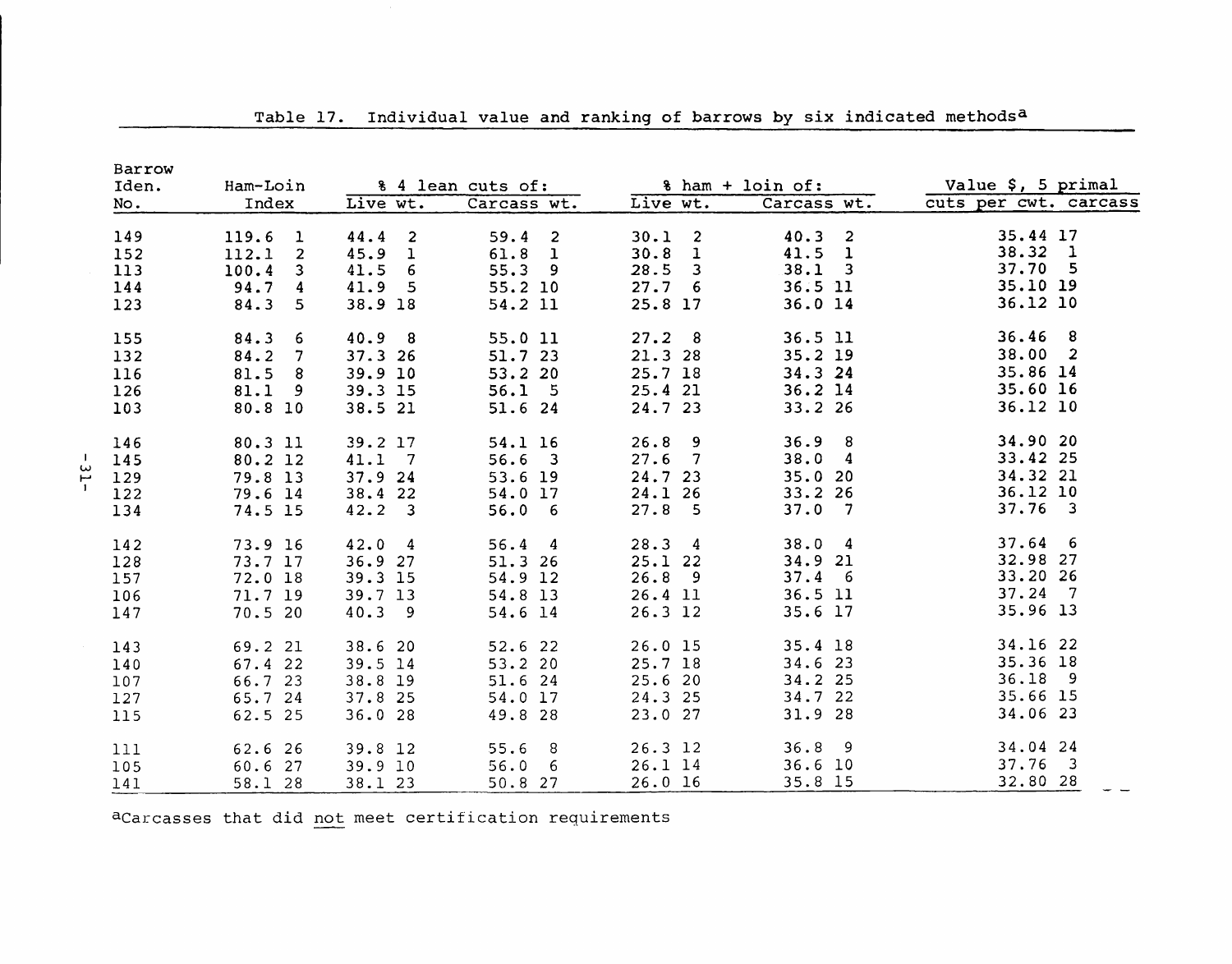The most difficult wholesale cut to standardize is the loin because five cutting errors are possible: carcass split, scribe length, anterior and posterior cutting locations, and external fat trim.

Points where the ham is separated from the carcass and foot are easy to establish, but standardizing fat trim is difficult. Shoulder cuts also involve cutting errors. Some errors cancel each other when cut weights are combined as with four lean cuts. Errors also tend to cancel each other in calculating value of the five primal cuts.

The ham-loin index may be the most repeatable measure-It is derived from loin eye area, a fairly repeatable ment. value, and ham's percentage of adjusted live weight.

The ham-loin index would be most workable under most packing plant conditions because only one cut would be weighed. Loin eye area is obtained for all ranking methods, to determine if minimum requirements are met. The criticism against using loin eye in the index is that loin-eye size does not correlate closely with percentage loin is of live weight nor with loin value.

The four lean cut percentages would appear to emphasize development of shoulder cuts equally with ham and loin.

Ham-plus-loin percentages could vary most because loin percentage is a major component.

Using percentages of live weights, rather than carcass, would tend to emphasize dressing percentage. In this study,

 $-32-$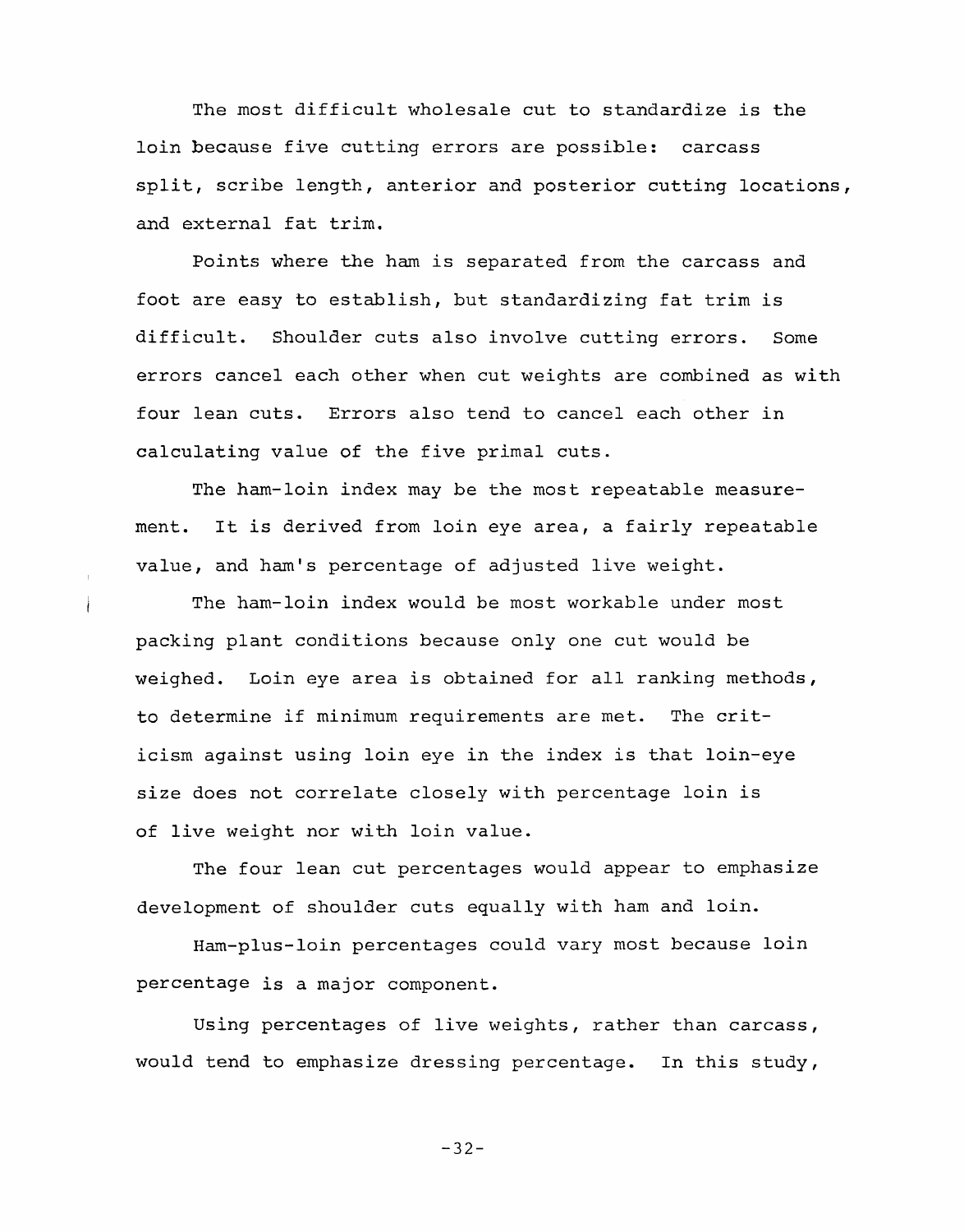wide variations in fill were avoided by taking all animals off feed 18 hours before slaughter. Percentages based on live weight are not valid when fill varies widely, unless an adjusted live weight is calculated.

Value of the five primal cuts depends on prices used. Wholesale-cut prices fluctuate widely (Table 15), so an average price seems to be the fairest way to estimate relative carcass value. Some carcass shows use all cuts, which entails too much extra work under the time pressure of most carcass contests.

Table 18 Correlation coefficients of average daily gain and indicated carcass characteristics (57 carcasses)

| Ham-loin | ፄ Ham + | Loin eye | Av. backfat | % Lean  |
|----------|---------|----------|-------------|---------|
| index    | loin    | area     | thickness   | cuts    |
| $-0.07$  | $-.054$ | $+ 104$  | $+.288*$    | $-270*$ |

\*Probability > 95%.

Correlation coefficients of various carcass factors to average daily gain are presented in Table 18. Ham-loin index, percentage ham-plus-loin and loin eye area were not significantly related to average daily gain. This means that selecting for one of those factors would not adversely affect average daily gain. Both average backfat thickness and percentage lean cuts correlated significantly with average daily gain. Hogs that gained fastest tended to be fatter with leans cuts a smaller percentage of carcass. However the relationships were not strong. It seems that one

 $-33-$